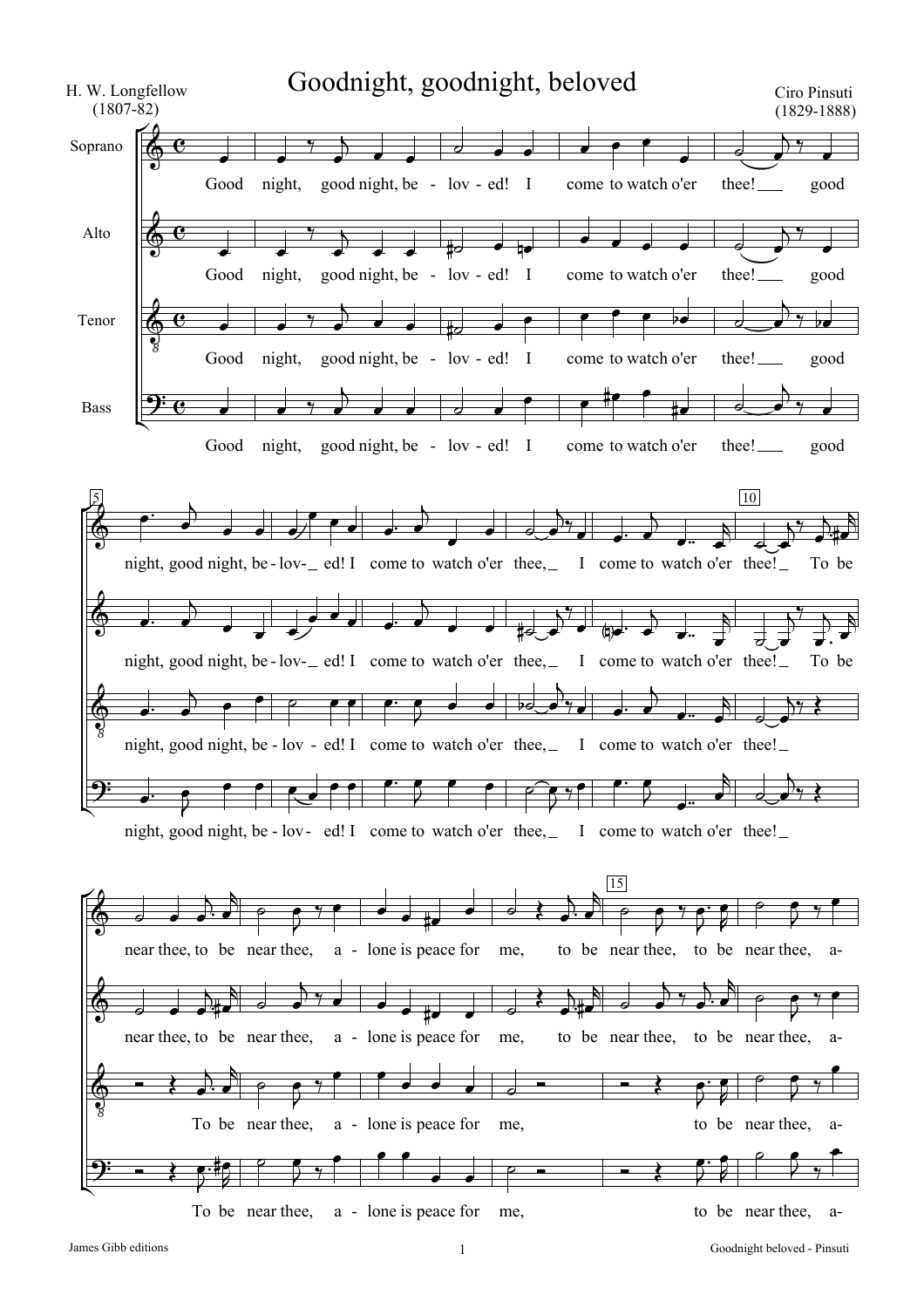



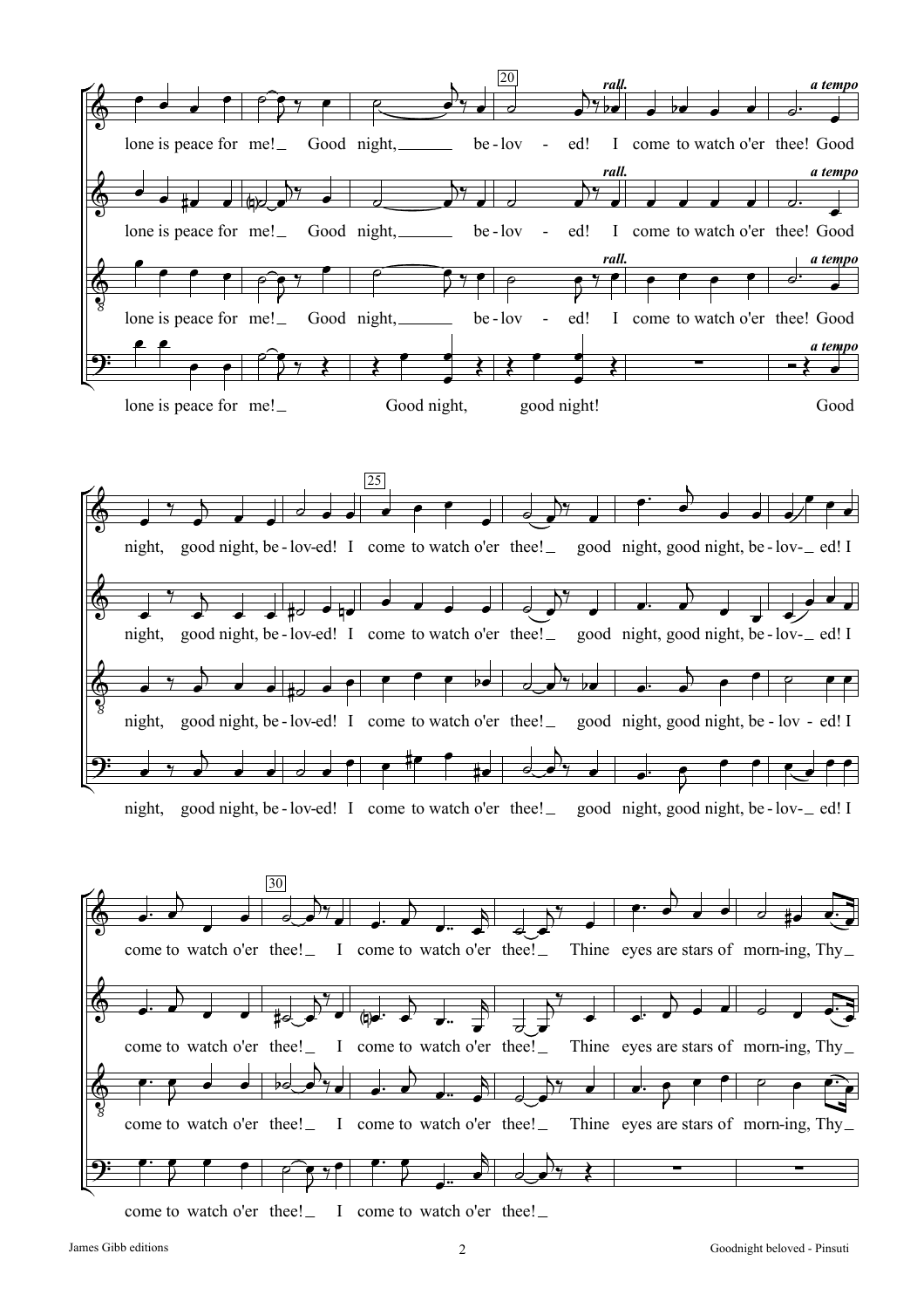

hours. Good night, good night, be-lov-ed! I come to watch o'er thee! Good night, good night, be -